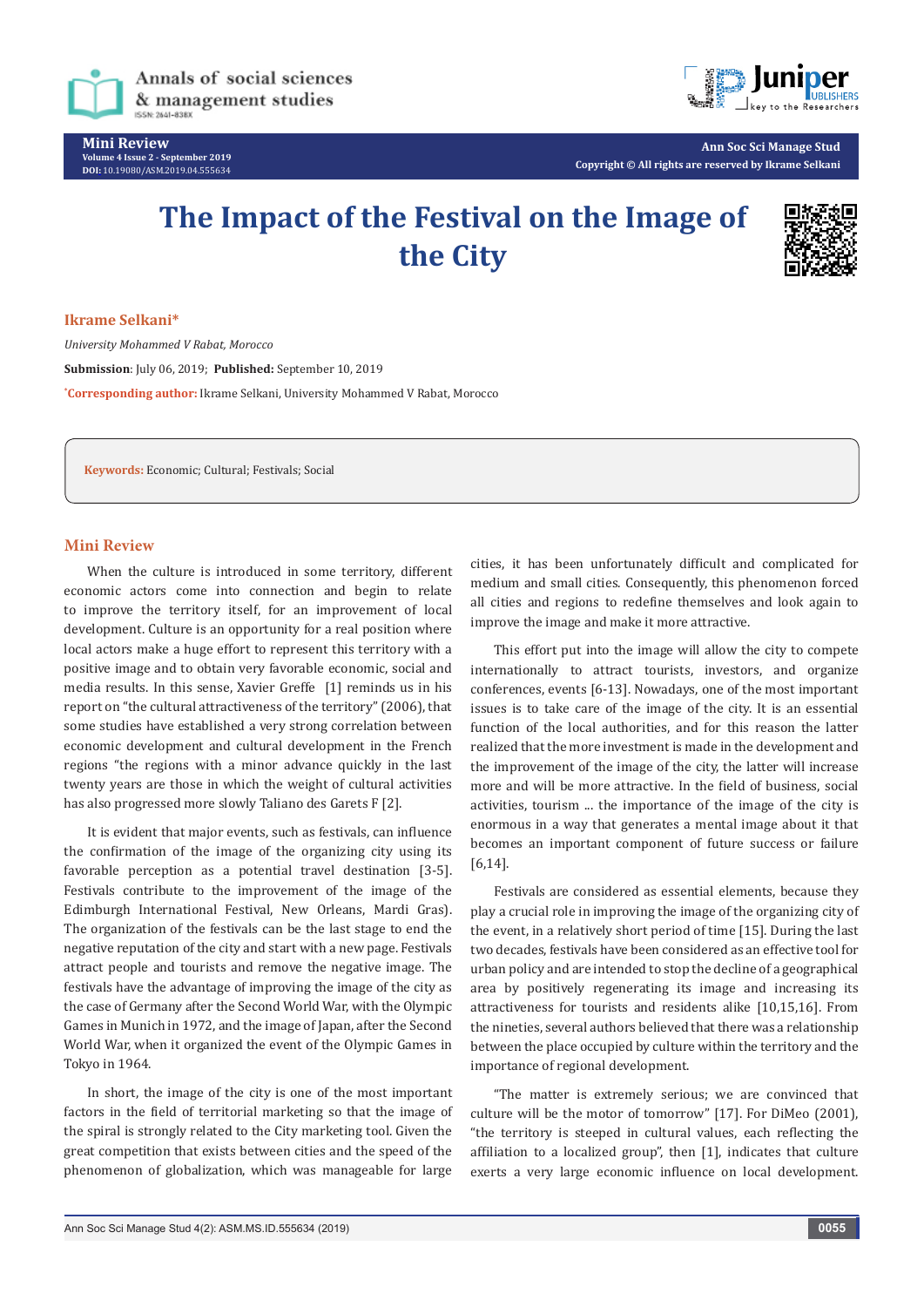because culture transmits symbols and presents a strong value in communication "and by the same author:" several territories in difficulties find their way thanks to cultural activities that help them find an opportunity to create new activities ".

After two years [18], it shows culture as an element of the structuring of a territory and as an asset capable of favoring the creation of other activities, with culture we can transmit a capacity for reflection in a territory, of creation and of a project that will exceed the only artistic sector to take advantage of most of the activities. OECD (2005) stipulated that culture contributes to local development, making it an attractive place for its inhabitants and visitors, influencing the creation of products associating aesthetic and useful dimensions.

Culture is the "factory" of the territory Kahn [19], for Santaga [20] culture and territory form an indivisible and native binomial: a territory is both a social place and a place for the production of activities economic, which are influenced by the culture of the territory. In order to make a difference as a visitor or cultural tourist, we must differentiate ourselves from the competition by presenting and offering a "specific" product Pecqueuur [18]. Culture and economics are two spheres that have been ignored for a long time or "more or less two phenomena separated in the opposite way" [21]. Historically a difficult field to assimilate.

Economic analysis (according to the findings of Ricardo, Marshall and Keynes, in particular), culture was the subject of an early interest on the part of the economists of the seventies, when they sought to measure the economic importance of cultural activities. This is explained as much by the progress of the economic analysis as by the developments in the cultural field and the impact of new technologies in the production and distribution of cultural products. Nowadays it seems accepted that the atypical properties of cultural goods have allowed conceptual advances Farchy and Sagot-Duvauroux [22]; so when we have sought to integrate the economy into the reality of the market economy (heterogeneity of the product, imperfect information ...) and be free of inappropriate assumptions to analyze the consumption of commercial products (the likes of stability, the decrease of marginal utility ...), culture was seen as an adequate field of evidence for new theoretical advances. The existence of multiple and complex relations between economy and culture can be seen now, as to suggest "a quite marked convergence between economy and culture in modern capitalism" [22] or a recursive loop [23]; "Nowadays, the fruits of knowledge, information, science and culture can be fully valued and, probably, these intangible riches are the most strategic resources that are in the context of the globalization of the economy" [19].

According to the 12th edition of the World Day of Cultural Diversity for dialogue and development on May 21, 2013, the universal declaration on cultural diversity, Unesco stipulated that: "Placing culture at the core of development constitutes an investment in coming from the world and the condition of the success of a well understood globalization that takes into

consideration the principles of cultural diversity ". In fact, culture is not only that area that does not matter and that is always in third or fourth level. On the contrary, culture today has become a key to success, which must be included in the overall development of each territory of each country.

Most of the cultural investments made by a territory allow it to better define its identity and create real social cohesion among citizens Yudice [24]. In this way, the products and cultural activities help to take the historical image and to offer the pleasure the beauty and the true soul of this territory to all the citizens first, and then to the cultural tourists. Most of the cultural investments made by a territory allow it to better define its identity and create real social cohesion among citizens [24]. In this way, the products and cultural activities help to take the historical image and to offer the pleasure the beauty and the true soul of this territory to all the citizens first, and then to the cultural tourists.

The cultural manifestations classify the public into young people, adults, men, women, nationality, age, religion ... In other words, culture has become a device that helps territories: cities or regions, to be conceived as a brand that can attract visitors and cultural tourists [25,26]. Territorial marketing oriented towards cultural events is executed by making a connection between the public sector, the private sector and voluntary organizations [27]. Until today, culture is not really considered by political and economic actors as a true factor for development, culture is a set of distinctive, spiritual, material features ... that characterize a territory or a group of people. The latter includes, apart from the arts, ways of life, traditions and beliefs. In this way, culture plays a very important role alongside tourism in achieving the objectives of sustainable and sustainable economic growth.

In fact, local development according to [1] It is a process of diversification and enrichment of economic and social activities in a territory, the mobilization and coordination of resources and energies A product of the efforts of its population, this will call into question the existence of a project to develop the integration of its economic, social and cultural components and will make a space of continuity, "active solidarity". Therefore, one of the strategies that a territory could follow alongside a territorial marketing process is a local development strategy, valuing its history and heritage and reinforcing its tourist attractiveness. A series of practices has been implemented that help to evolve the sectors and the different areas connected to these activities by mobilizing local actors (companies, associations ...), investing in the field of culture and helping to give new life to such territories. as a tool and a source of new investment ideas [28].

One of the most important things is to make the public loyal towards the cultural events that they carry out within that territory, especially giving them the desire to return. In effect, the consent of the participation of the local population is a very important and essential real initiative for a real strong identity of said territory from its citizens and its local actors. Although the cultural manifestations have an international form, it is necessary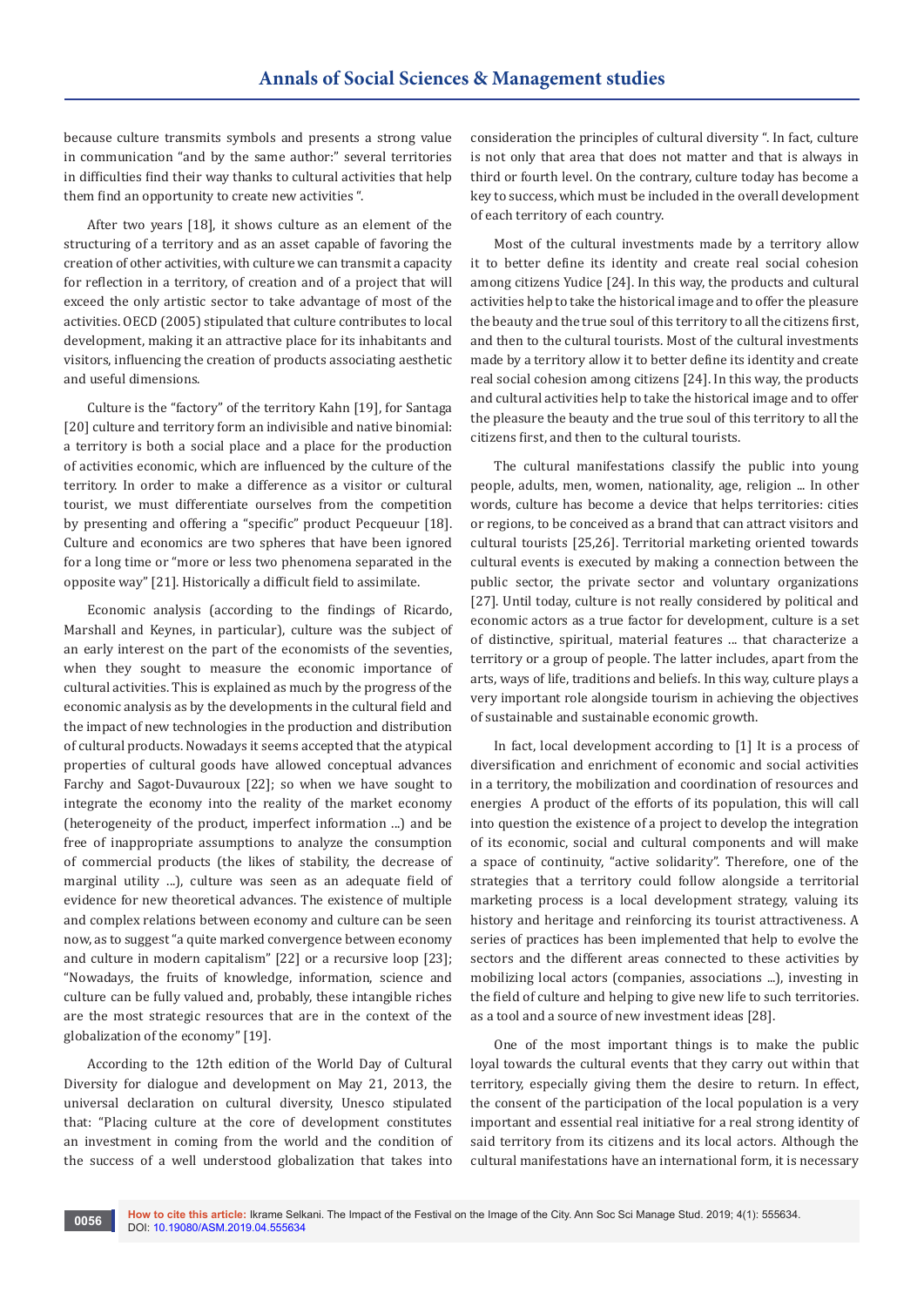to involve the local population that increases the dynamics towards the project itself, so that it is more a collective work, favoring a solidary atmosphere. Throughout this chapter we will develop in a first time a section to talk about the different products and cultural events and then a second section developing the role of the festival in the success of the management of the territory.

#### **References**

- 1. [Greffe X \(2006\) L'économie de la Culture: Lecture Artistique ou Lecture](https://www.cairn.info/creation-et-diversite-au-miroir-des-industries--9782110961976-page-29.htm)  [Industrielle? Ministère de la Culture-DEPS, pp. 29-71.](https://www.cairn.info/creation-et-diversite-au-miroir-des-industries--9782110961976-page-29.htm)
- 2. Taliano Des Garets F (2007) Les Métropoles Régionales et la Culture: 1945-2000. Comité d'histoire du ministère de la Culture et des Institutions culturelles/La documentation française, p. 304.
- 3. Sassen S, Roost F (1999) The city: strategic site for the global entertainment industry. The tourist city, pp. 143-154.
- 4. Judd DR, Fainstein SS (1999) The tourist city. Yale University Press, USA.
- 5. [Selby J, Bradley B \(2003\) Action research intervention with young](https://insights.ovid.com/australasian-psychiatry/auspy/2003/10/001/action-research-intervention-young-people-city/25/00127911)  [people: a city council's response. Australasian Psychiatry 11\(sup1\):](https://insights.ovid.com/australasian-psychiatry/auspy/2003/10/001/action-research-intervention-young-people-city/25/00127911)  S<sub>122-S126</sub>
- 6. Ashworth GJ, Voogd H (1990) Selling the City: Marketing Approaches in Public Sector Urban Planning. Belhaven Press.
- 7. [Bradley A, Hall T, Harrison M \(2002\) Selling Cities: Promoting New](https://www.sciencedirect.com/science/article/pii/S0264275101000464)  [Images for Meetings Tourism. Cities 19\(1\): 61-70.](https://www.sciencedirect.com/science/article/pii/S0264275101000464)
- 8. Gold J (1994) Locating the message: Place promotion as image communication. in Gold J and Ward S (eds). Place Promotion: The Use of Publicity and Marketingto Sell Towns and Regions. John Wiley & Sons, Toronto.
- 9. Kotler P, Haider DH, Rein I (1993) Attracting Investment, Industry, and Tourism to Cities, States and Nations-Marketing Places. The Free Press How to measure the economic impact of mega-events-World Economic Forum Davos. New York.
- 10. Short JR, Kim YH (1998) Urban representations: selling the city in difficult times. In: T Hall, P Hubbard (Eds.), In the Entrepreneurial City: Geographies of Politics, Regime and Representation. John Wiley, Sons, Chichester, UK, pp. 55-75.
- 11. [Young C, Lever J \(1997\) Place Promotion, Economic Location and the](https://onlinelibrary.wiley.com/doi/abs/10.1111/j.1467-9663.1997.tb01628.x)  [Consumption of Image. Tijdschrift Voor Economicische en Sociale](https://onlinelibrary.wiley.com/doi/abs/10.1111/j.1467-9663.1997.tb01628.x)  [Geografie 88: 332-341.](https://onlinelibrary.wiley.com/doi/abs/10.1111/j.1467-9663.1997.tb01628.x)
- 12. [Paddison R \(1993\) City marketing, Image Reconstruction and Urban](https://journals.sagepub.com/doi/10.1080/00420989320080331)  [Regeneration. Urban Studies 30\(2\): 339-350.](https://journals.sagepub.com/doi/10.1080/00420989320080331)
- 13. Morgan N, Pritchard A (2002) Contextualizing destination branding. In Destination Branding: Creating the Unique Destination Proposition.

In: SP Morgan, S Pritchard, R Pride (Eds.), Butter worth-Heinemann, Wohurn, MA

- 14. [Casellas A, Jutgla ED, Pallares-Barbera M \(2010\) Creación de imagen,](https://doaj.org/article/47113fc2635c4551956abadaf2a283fb)  [visibilidad y turismo como estrategias de crecimiento económico de la](https://doaj.org/article/47113fc2635c4551956abadaf2a283fb)  [ciudad. Finisterra 45\(90\).](https://doaj.org/article/47113fc2635c4551956abadaf2a283fb)
- 15. Getz D (1991) Festivals, special events, and tourism. Van Nostrand Reinhold.
- 16. [Quinn B \(2005\) Arts festivals and the city. Urban studies 42\(5-6\): 927-](https://journals.sagepub.com/doi/10.1080/00420980500107250) [943.](https://journals.sagepub.com/doi/10.1080/00420980500107250)
- 17. Uhrich R (1994) Villes et culture. Revue d'Economie Régionale et Urbaine (5): 869-878.
- 18. Landel PA, Pecqueur B (2009) La Culture Comme Ressource Territoriale Spécifique. Administration et Politique: une Pensée Critique sans Frontières. Dialogue avec et autour de Jean-Jacques Gleizal, pp. 181- 192.
- 19. Kahn R (2007) Une Approche Pluridisciplinaire de la Dimension Culturelle du Développement Territorial. Les Dynamiques Territoriales Débats et Enjeux Entre les Différentes Approches Pluridisciplinaire.
- 20. Santaga W (2008) Dimensions Spatiales de la Créativité, Communication 3eme Journées d'économie de la Culture Nouvelles Frontières de Économie de la culture, Paris.
- 21. [Scott AJ, Leriche F \(2005\) Les Ressorts Géographiques de L'économie](https://www.cairn.info/revue-espace-geographique-2005-3-page-207.htm)  [Culturelle: du local au Mondial. L'espace Géographique 34\(3\): 207-222.](https://www.cairn.info/revue-espace-geographique-2005-3-page-207.htm)
- 22. Farchy J, Sagot Duvauroux D (1994) Economie des politiques culturelles, Paris, Presses Universitaires de France. France.
- 23. [Alcaras JR, Blanchet P, Joubert J \(2001\) Cultures Régionales et](https://journals.openedition.org/allemagne/290)  [Développement Économique. In Annales de la Faculté de droit](https://journals.openedition.org/allemagne/290)  [d'Avignon. pp. 293-305.](https://journals.openedition.org/allemagne/290)
- 24. Yudice G (2007) Economia da cultura. Paper presented at the International Seminar on Cultural Diversity, Ministerio da Cultra do Brazil, Sao Paulo.
- 25. [Anholt Simon \(2008\) Place branding: Is it marketing, or isn't it? Place](https://link.springer.com/article/10.1057/palgrave.pb.6000088)  [Branding and Public Diplomacy, 4\(1\): 1-6.](https://link.springer.com/article/10.1057/palgrave.pb.6000088)
- 26. [Hudson Simon, Ritchie JR \(2009\) Branding a memorable destination](https://onlinelibrary.wiley.com/doi/abs/10.1002/jtr.720)  [experience. The case of Brand Canada. International Journal of Tourism](https://onlinelibrary.wiley.com/doi/abs/10.1002/jtr.720)  [Research 11\(2\): 217-228.](https://onlinelibrary.wiley.com/doi/abs/10.1002/jtr.720)
- 27. [Hellgren B, Stjernberg T \(1995\) Design and Implementation in Major](https://www.sciencedirect.com/science/article/abs/pii/095652219500020V)  [Investments-a Project Network Approach. Scandinavian Journal of](https://www.sciencedirect.com/science/article/abs/pii/095652219500020V)  [Management 11\(4\): 377-394.](https://www.sciencedirect.com/science/article/abs/pii/095652219500020V)
- 28. [Kim H, Borges MC, Chon J \(2006\) Impacts of Environmental Values on](https://www.sciencedirect.com/science/article/pii/S0261517705001548)  [Tourism Motivation: The Case of FICA Brazil. Tourism Management](https://www.sciencedirect.com/science/article/pii/S0261517705001548)  [27\(5\): 957-967.](https://www.sciencedirect.com/science/article/pii/S0261517705001548)